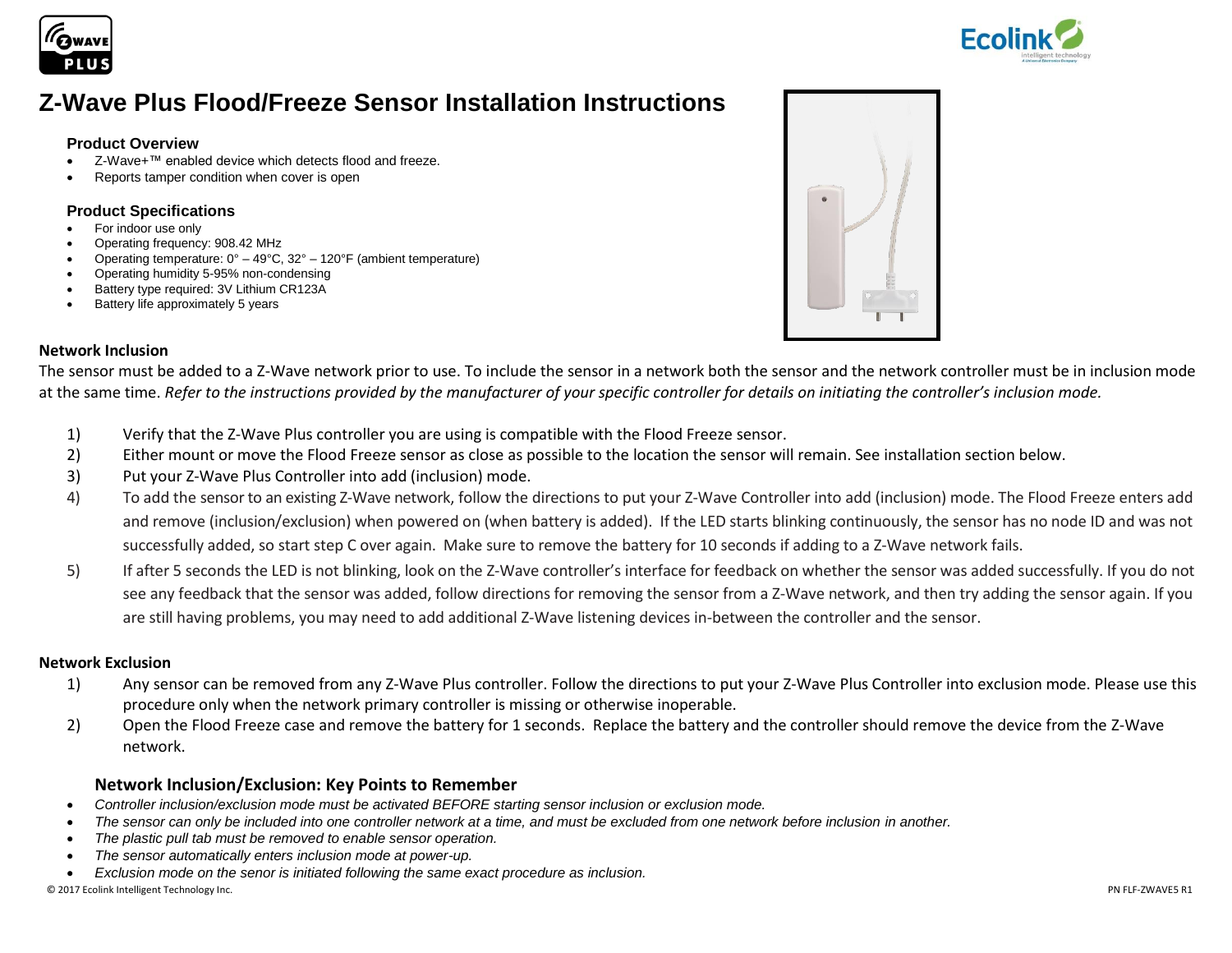



#### **LED Status**

The Flood Freeze is equipped with a single LED. The state of the LED will change based on the state of the device.

| Device not included    | $=$ Light breathing (slow blink)     |
|------------------------|--------------------------------------|
| <b>Flood Detected</b>  | = Single LED blink                   |
| <b>Freeze Detected</b> | $=$ Single LED blink                 |
| Case Opened            | = LED will remain on while case open |

#### **Factory Default**

The Flood Freeze sensor factory defaults on network exclusion.

#### **Testing**

To test the RF transmission from the mounted position you can generate a tamper by removing the cover. This will send a signal to the control panel. To test flood/water detection, place the probe in a cup of water. Placing the sensor in a freezer to test freezing may not work if the signal cannot penetrate the appliance. You may place a bag of ice over the sensor to test freeze detection. (may take upwards of 30 minutes to detect)

#### **Replacing the Battery**

When the battery is low a low battery notification will be sent to the life line nodes. To replace the battery:

- 1. Remove the top cover to reveal the battery. This will send a tamper signal to the lifeline nodes.
- 2. Replace with a Panasonic CR123A battery ensuring the + side of the battery faces as indicated on the device.
- 3. Re-attach the cover, you should hear a click when the cover engages properly.

#### **Installation**

The package contains the following:

- 1- Flood Sensor with Probe
- 1- Sensor Mounting Bracket
- 2- Screws for Sensor Mounting Bracket
- 1- Adhesive tape for Sensor Mounting Bracket
- 2- Screws for probe
- 1- Adhesive tape for mounting Probe.

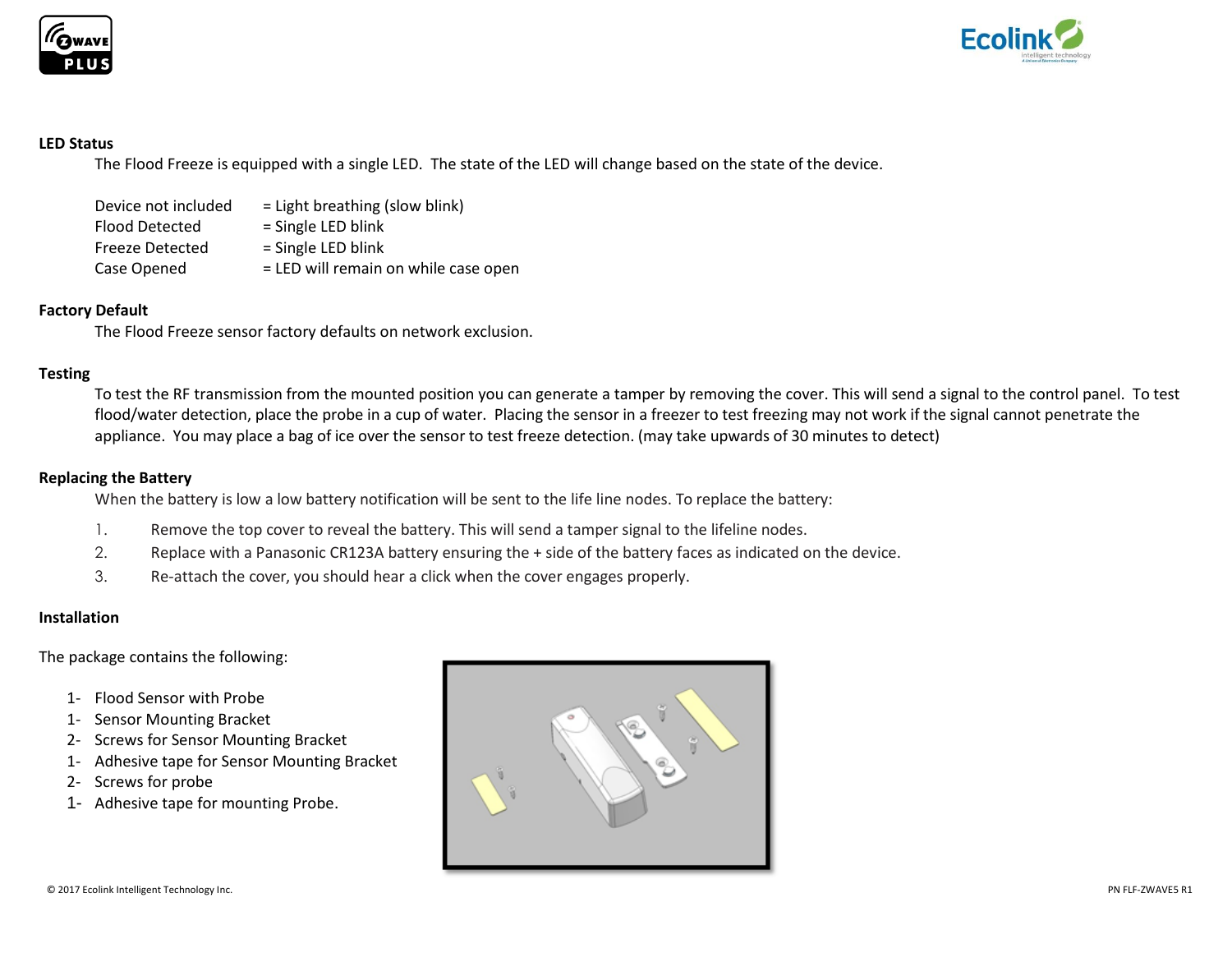



## **STEP ONE Identify Location for Sensor:**

Determine where to place the probe sensor. The probe should be located where water is most likley to pool if a leak occurs.

The sensor needs to be mounted while the probe can reach the location described above.

# **STEP TWO Mount the Sensor:**

Mount the sensor to a clean dry surface with the adheasive tape and/or the screws provided

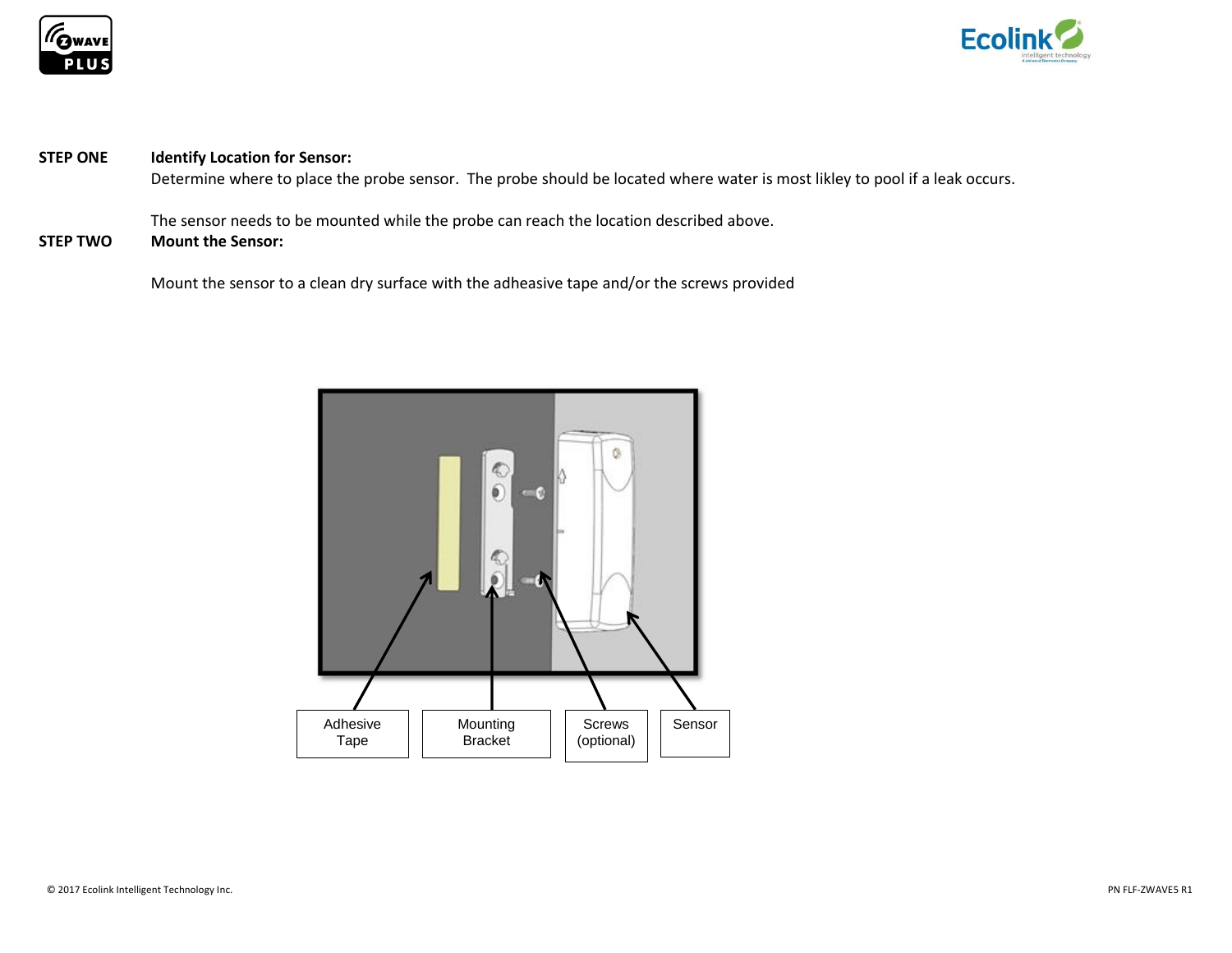



#### **STEP THREE Mount the Probe:**

Mount the probe to a clean dry surface where water is most likley to pool if a leak occurs.



#### **ADDITIONAL NOTES AND SUMMARY:**

- The sensor can slide onto the mounting bracket in two different ways. To ensure that the sensor is securely fastened it is recommended that the tab on the bracket engage the back of the sensor.
- Before attaching the bracket to a surface note how the bracket will need to be oriented in order for the tab to engage the sensor. The required orientation of the sensor determines the bracket orientation.
- The sensor slides onto the bracket until the tab engages. Please be advised that adhesive tape may damage the surfaces to which it is attached.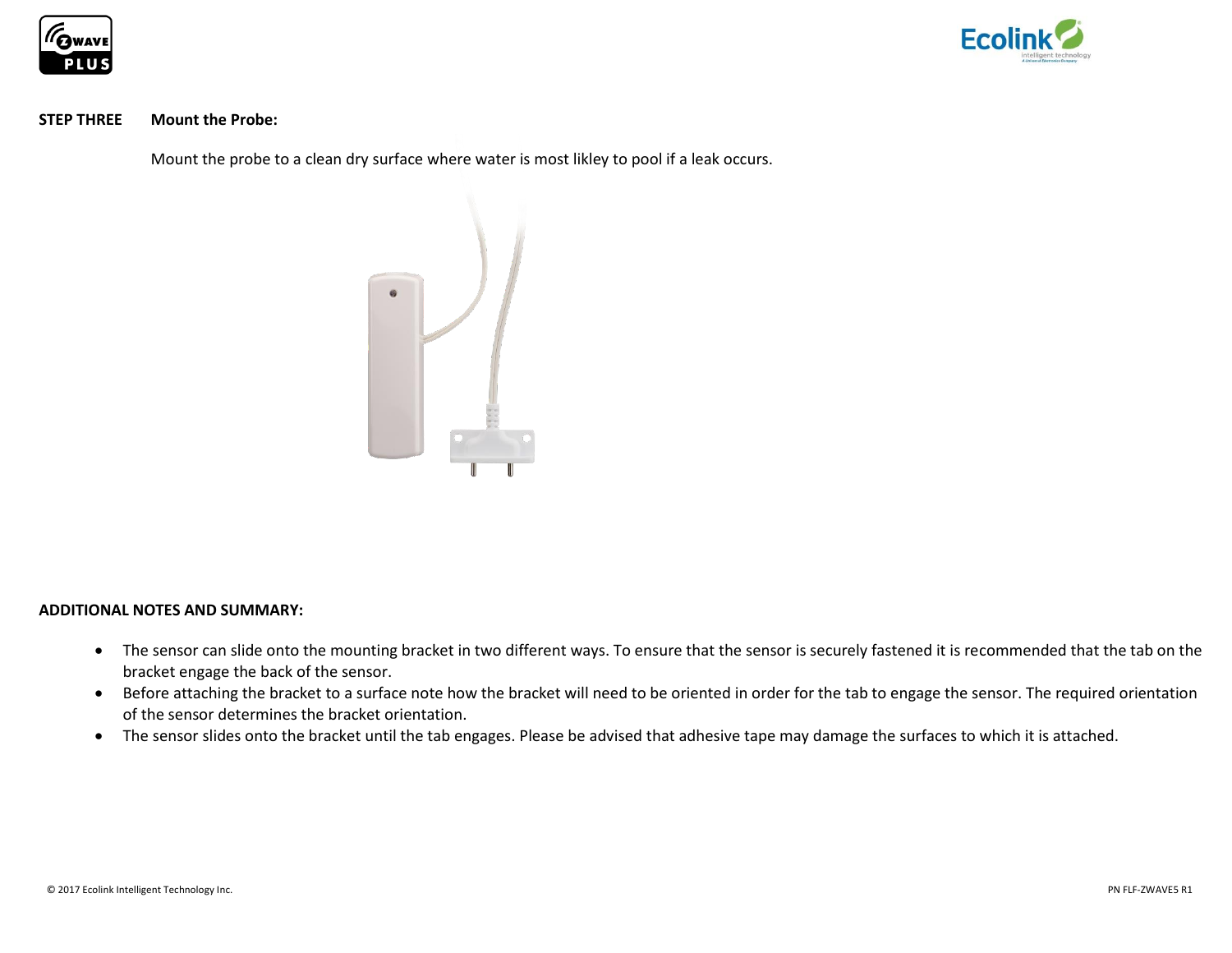



### **Z-Wave Plus Specific Information**

Z-Wave Plus is a wireless mesh network and data protocol that allows devices from many different manufacturers to interoperate. This device implements Z-Wave Plus functionality, Network Wide Inclusion, and Explorer frames. This device is asleep most of the time but can respond to queries on a Wake Up Notification; however for test purposes, the device will stay awake while tampered for testing Z-Wave Plus command class functionality. The following information is intended for software engineers working on Z-Wave Plus controllers and home automation enthusiasts to integrate the Z-Wave Plus sensor into their system.

|                        | <b>Generic Device Class</b>                                       | GENERIC_TYPE_SENSOR_NOTIFICATION |                |
|------------------------|-------------------------------------------------------------------|----------------------------------|----------------|
| Device Classes         |                                                                   |                                  |                |
|                        | <b>Specific Device Class</b><br>SPECIFIC_TYPE_NOTIFICATION_SENSOR |                                  |                |
| <b>Command Classes</b> | COMMAND_CLASS_ZWAVEPLUS_INFO                                      |                                  | v <sub>2</sub> |
|                        | COMMAND_CLASS_VERSION                                             |                                  | v <sub>2</sub> |
|                        | COMMAND_CLASS_MANUFACTURER_SPECIFIC                               |                                  | v <sub>2</sub> |
|                        | COMMAND_CLASS_DEVICE_RESET_LOCALLY                                |                                  | $\vee$         |
|                        | COMMAND_CLASS_POWERLEVEL                                          |                                  | $\vee$         |
|                        | COMMAND_CLASS_BATTERY                                             |                                  | $\vee$         |
|                        | COMMAND_CLASS_NOTIFICATION_V5                                     |                                  | v <sub>5</sub> |
|                        | COMMAND_CLASS_SENSOR_BINARY_V2                                    |                                  | V <sub>2</sub> |
|                        | COMMAND_CLASS_ASSOCIATION                                         |                                  | v <sub>2</sub> |
|                        | COMMAND_CLASS_ASSOCIATION_GRP_INFO                                |                                  | $\vee$         |
|                        | COMMAND_CLASS_WAKE_UP                                             |                                  | v <sub>2</sub> |
| Manufacturer ID        | MFG_ID_ECOLINK (0x014A)                                           |                                  |                |
| Product Type           | 0x05                                                              |                                  |                |
| Product ID             | 0x0F                                                              |                                  |                |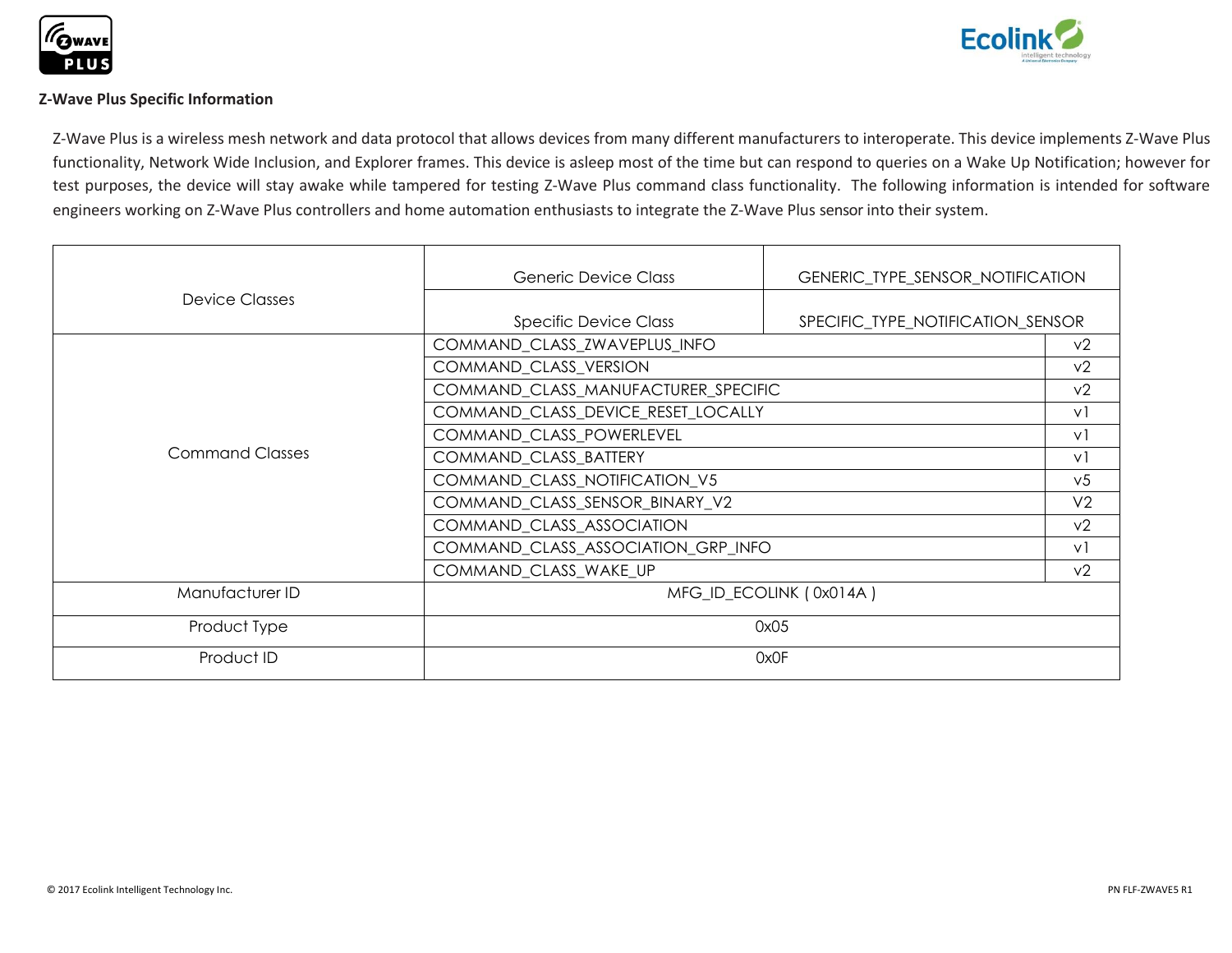



# **Z-Wave Plus Command Class Notification**

These notifications are sent unsolicited to the lifeline Association group.

| <b>Notification Type</b> | Event                                   | Cause                              |
|--------------------------|-----------------------------------------|------------------------------------|
| Water (0x05)             | Water Detected (0x02)                   | Probe submerged in water           |
|                          | Water No longer Detected (0x04)         | Probe no longer submerged in water |
| Home Security (0x07)     | Tampering, Product Cover Removed (0x03) | Case Tampered                      |
|                          | Event Inactive (0x00)                   | Case Restored to Closed Position   |
| Power Management (0x08)  | Replace Battery Soon (0x0A)             | <b>Battery is Getting Low</b>      |
|                          | Replace Battery Now (0x0B)              | <b>Battery Needs Replacing</b>     |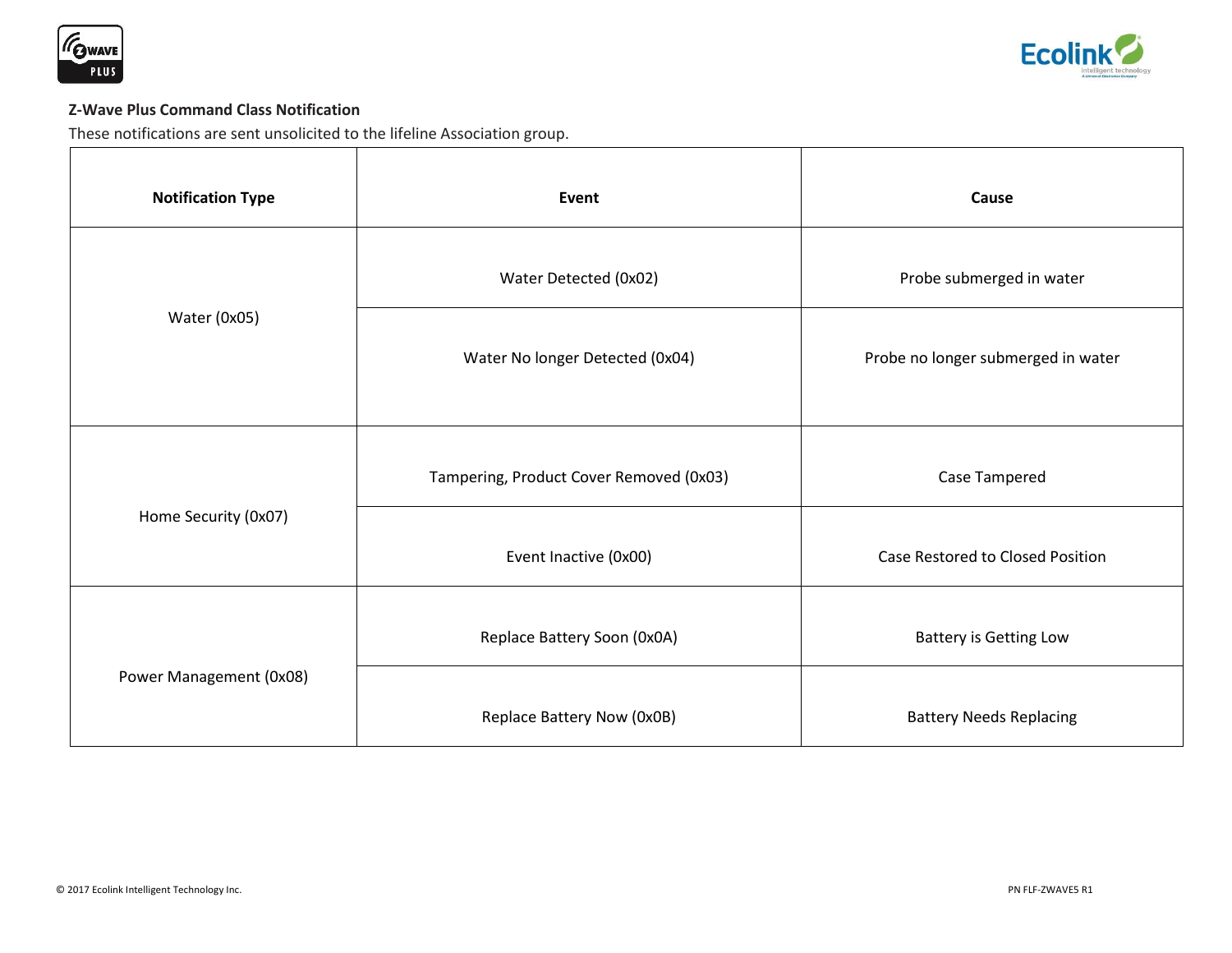



# **Z-Wave Plus Command Class Sensor Binary**

These notifications are sent unsolicited to the lifeline Association group.

| <b>Notification Type</b> | Event                                | Cause                               |
|--------------------------|--------------------------------------|-------------------------------------|
|                          | Water Detected (OxFF)                | Probe submerged in water            |
| Water (0x06)             | Water No longer Detected (0x00)      | Probe no longer submerged in water  |
|                          |                                      |                                     |
|                          | Freezing Temperature Detected (OxFF) | Temperature nearing Freeze Point    |
| Freeze (0x07)            | Freeze no longer detected (0x00)     | Temperature no longer near Freezing |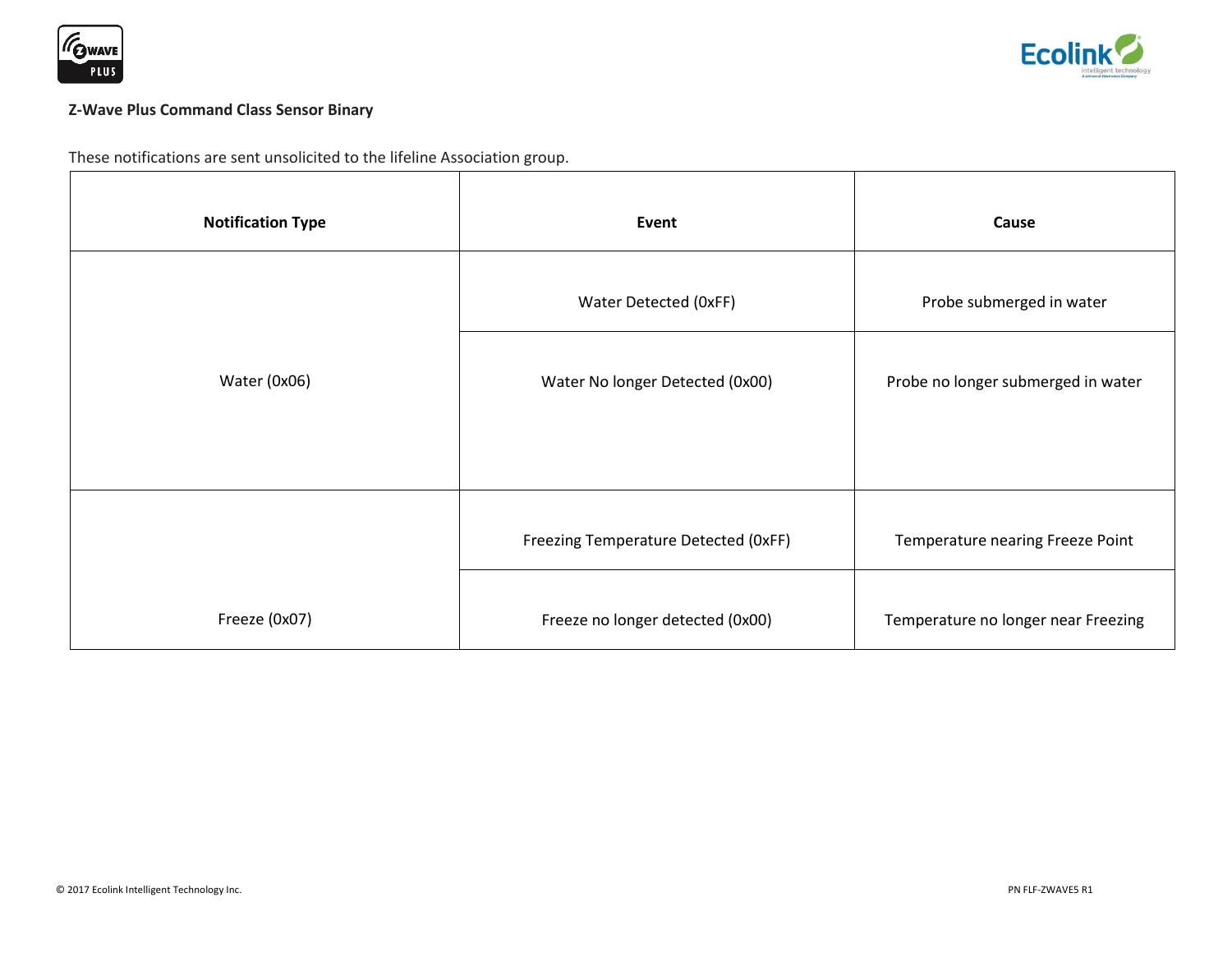



#### **Z-Wave Plus Command Class Association**

The Flood Freeze sensor supports one association group with up to 5 nodes. All notifications, and events are sent to association group one (lifeline).

#### **Association**

This sensor has one Association groups of 5 nodes. Group one is a lifeline group who will receive unsolicited messages relating to flood/freeze notifications, case tampering notifications, low-battery notifications.

#### **Network Wide Inclusion**

This sensor also supports Network Wide Inclusion such that the Sensor can be included into the Z-Wave network over the mesh network and not directly near the main controller. This mode is automatically activated after regular inclusion was not successful

#### **Wake-Up Notification**

The sensor will wake up every so often and when the case is closed to send a Wake-Up Notification to allow the life line master node controller that the sensor is now available for any queued messages that the controller may have for the sensor. The time between Wake-Up Notifications can be configured with the Wake-Up Notification command class to be between 1 hour and 1 week with interval steps of 200 seconds. The sensor will also send a wakeup notification whenever the case is closed.

#### **FCC Compliance Statement**

This device complies with part 15 of the FCC Rules. Operation is subject to the following two conditions: (1) This device may not cause harmful interference, and (2) this device must accept any interference received, including interference that may cause undesired operation.

This equipment has been tested and found to comply with the limits for Class B digital devices, pursuant to Part 15 of the FCC Rules. These limits are designed to provide reasonable protection against harmful interference in a residential installation. This equipment generates uses and can radiate radio frequency energy and, if not installed and used in accordance with the instruction manual, may cause harmful interference to radio communications. However, there is no quarantee that interference will not occur in a particular installation. If this equipment does cause harmful interference to radio or television reception, which can be determined by turning the equipment off and on, the user is encouraged to try to correct the interference by one or more of the following measures:

- Re-orient or relocate the receiving antenna
- Increase the separation between the equipment and receiver
- Connect the equipment to an outlet on a different circuit from the receiver
- Consult the dealer or an experienced radio/TV contractor for help.

Warning: Changes or modifications not expressly approved by Ecolink Intelligent Technology Inc. could void the user's authority to operate the equipment.

This device complies with Industry Canada license-exempt RSS standard(s). Operation is subject to the following two conditions: (1) this device may not cause interference, and (2) this device must accept any interference, including interference that may cause undesired operation of the device.

C'et appareil est conforme la norme d'Industrie Canada exempts de licence RSS. Son fonctionnement est soumis aux deux conditions suivantes: (1) c'et appareil ne peut pas provoquer d'interférences, et (2) c'et appareil doit accepter toute interférence, y compris les interférences qui peuvent causer un mauvais fonctionnement de la dispositif.

#### **FCC ID: XQC-FLFZWAVE5 IC: 9863B- FLFZWAVE5**

© 2017 Ecolink Intelligent Technology Inc. PN FLF-ZWAVE5 R1